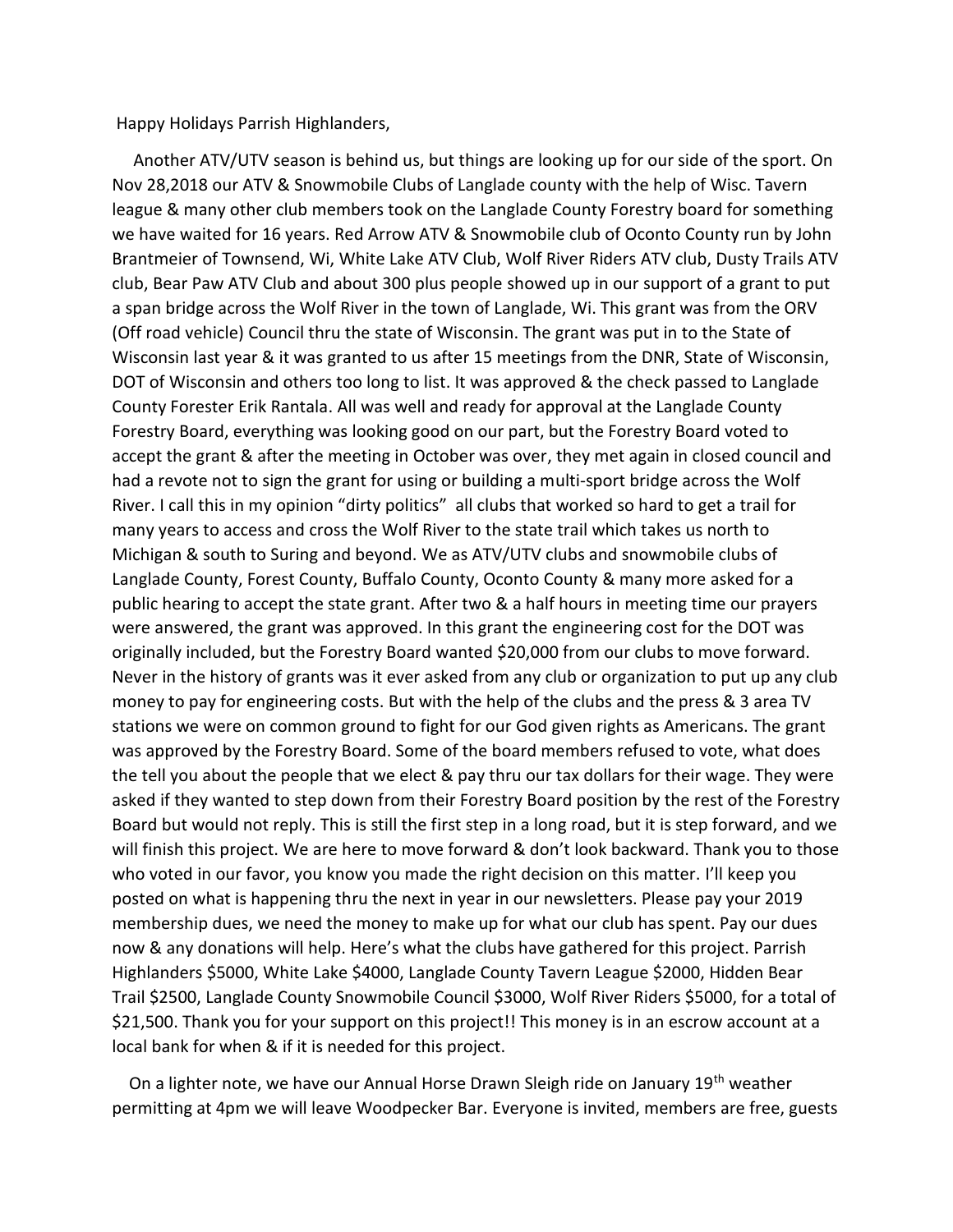are \$10 per person or join the club for \$15 a year and enjoy our club events for free. Kids under 12 no charge with a club member. Make you reservation now 715-275-3323 or rpbearsden@aol.com. 30 people max for 2 sleighs, 3<sup>rd</sup> sleigh optional, make your reservations now. We will eat after the ride, food cost on you if you wish, or just stay around and visit with our club members. Rides leave at 4pm sharp but please arrive early and check in. Bonfire & deer viewing on ride, bring your own drinks of choice & a snack to pass. Hot cocoa at bonfire, dress warm if cold weather, blankets to sit on provided on sleigh. Too much clothing is ok you can always take it off. Strippers welcome if you wish.

 **Have a Merry, Merry and a Happy Happy** from the Parrish Highlanders ATV/UTV Club. See you at the first club meeting & ride 2<sup>nd</sup> Saturday in May 2019, at 11am, Parrish Town Hall, Downtown Parrish, Wi

Happy trails, Rus Cook

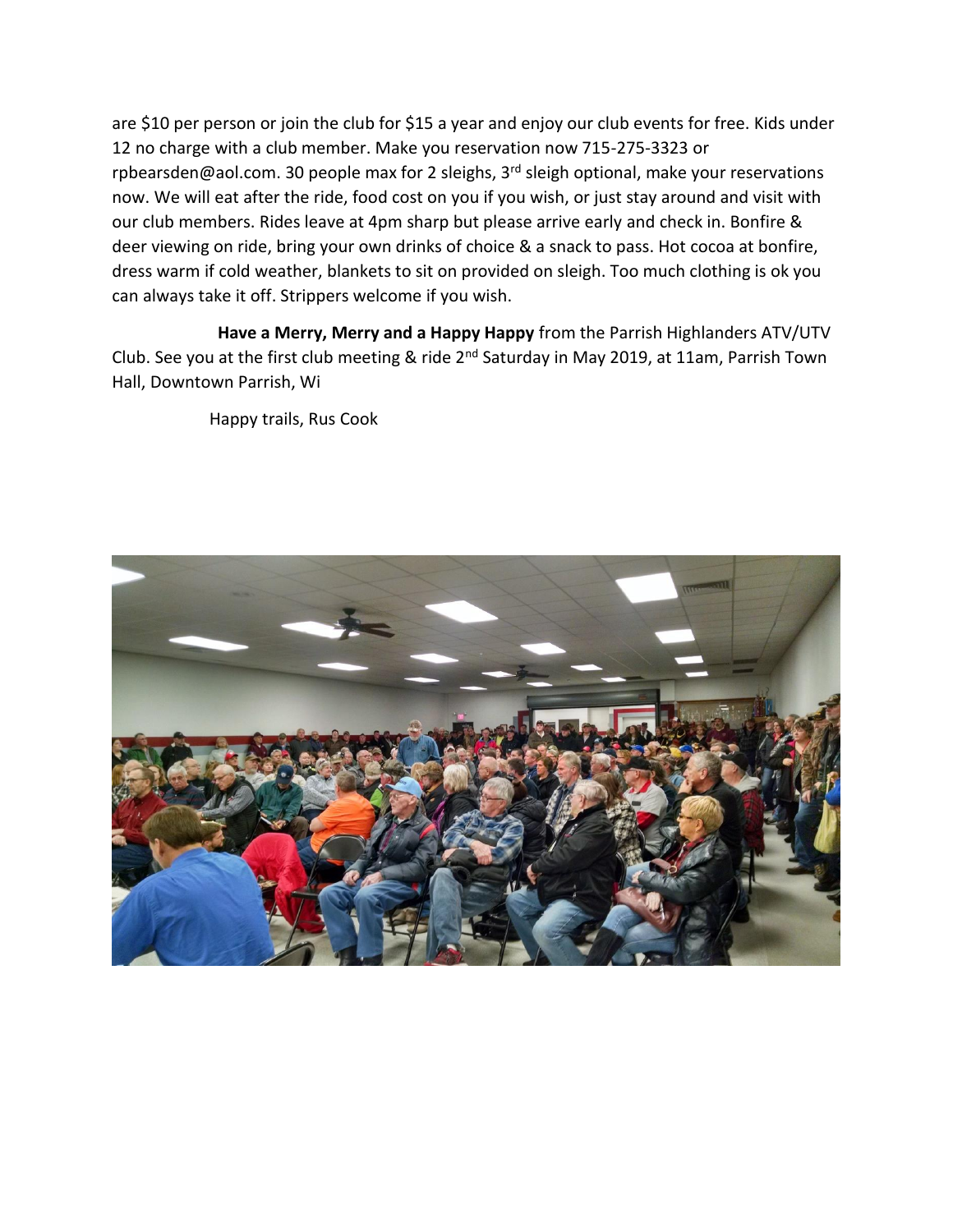## Parrish Highlanders ATV Club

Membership Application/Renewal

| <b>Name</b><br><b>Address</b> |                                                                                                | Membership - \$15<br>Association - \$50 |
|-------------------------------|------------------------------------------------------------------------------------------------|-----------------------------------------|
| City                          | <b>State</b><br>Zip                                                                            | $\Box$ NEW                              |
| <b>Phone</b>                  | E-mail                                                                                         | <b>RENEWAL</b>                          |
|                               | Make check payable to: Parrish Highlanders ATV Club<br>Mail to: P.O. Box 23, Gleason, WI 54435 |                                         |

## **Membership Dues for 2018 & 2019 now Due to stay current**

| <b>Last Name</b>                    | <b>First Name</b>          | <b>Status</b> |
|-------------------------------------|----------------------------|---------------|
| Austin                              | Dan                        | R 2017        |
| <b>Beuscher</b>                     | Jim & Sharon               | R 2017        |
| <b>Billy Timber's Pub</b>           |                            | Assoc 2016    |
| Boman                               | Eric                       | R 2017        |
| <b>Brewer</b>                       | Tyler                      | R 2017        |
| <b>Burkhart</b>                     | Russell                    | N 2017        |
| Chartier                            | James B.                   | R 2017        |
| Dottm                               | John                       | N 2017        |
| Downey                              | <b>Steve</b>               | N 2017        |
| Draeger Propane                     |                            | Assoc 2017    |
| Drew                                | Kevin                      | R 2017        |
| Eberle                              | Adam                       | N 2016        |
| Elcho Club House                    |                            | Assoc 2017    |
| Ericksen                            | Jeffery & Mary Ellen       | Assoc 2017    |
| Fischer's Meat Products Inc.        |                            | Assoc 2017    |
| <b>Fischer's Sunset View Resort</b> |                            | Assoc 2017    |
| Fisher's Bar                        |                            | Assoc 2017    |
| Georgenson                          | Josh                       | N 2017        |
| Goldberg                            | Dixie & Jan                | R 2017        |
| Groshek                             | <b>Steve</b>               | R 2017        |
| Held's Bar                          |                            | Assoc 2017    |
| Hemb                                | <b>Richard &amp; Vicki</b> | R 2017        |
| Horneck                             | Dick & Carol               | R 2017        |
| Horner                              | Markus J.                  | R 2017        |
| Hrouda                              | Jeff & Lesli               | R 2017        |